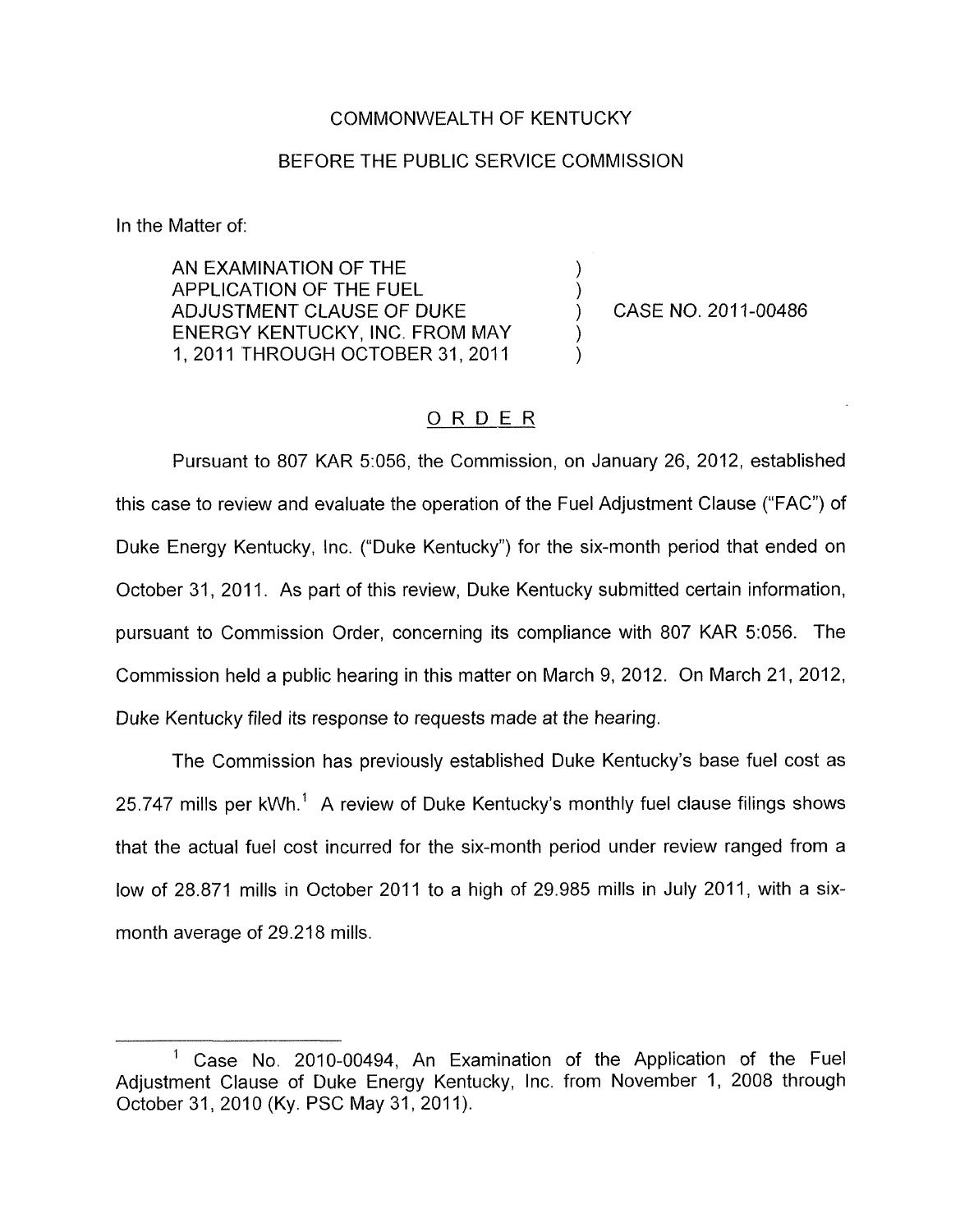The Commission, having considered the evidence of record and being otherwise sufficiently advised, finds no evidence of improper calculation or application of Duke Kentucky's FAC charges or improper fuel procurement practices.

IT IS THEREFORE ORDERED that the charges and credits billed by Duke Kentucky through its FAC for the period May 1, 2011 through October 31, 2011 are approved.

By the Commission



**Director** li -

Case No. 2011-00486